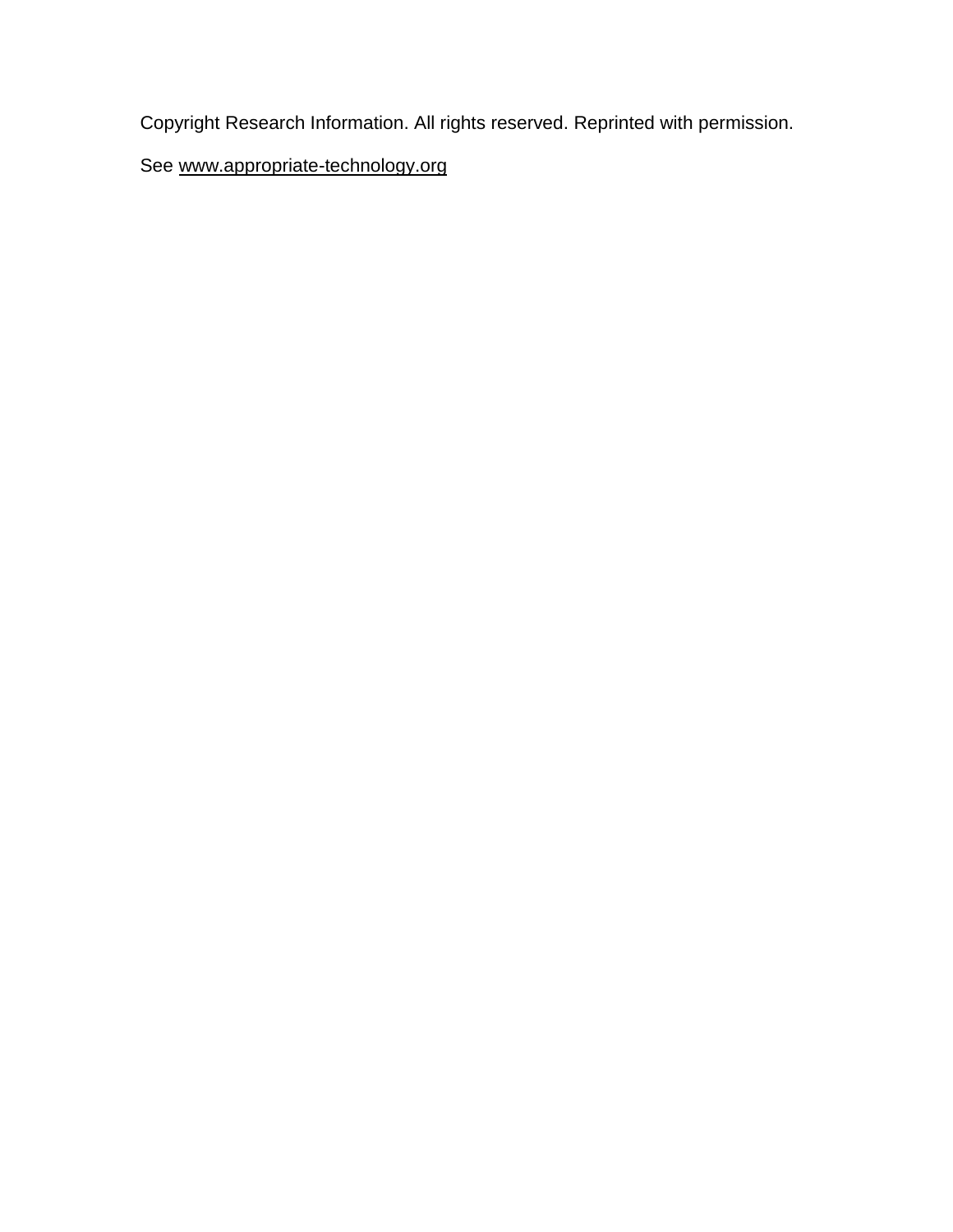## **RESEARCH**

**In many developing countries the** 1980s **have seen shifts of thinking and** priority **in agriculture. Eobert Chambers examines the** trends **and the implications for research** 

# **FARMER** FIRST

I tis now recognized that who<br>produces food, and who can command<br>food, and also where production takes<br>place, often matter more than how much is t is now recognized that who<br>produces food, and who can command produced.

It is recognised too that the relative importance of rainfed agriculture has risen compared with irrigated agriculture and that resource-poor farm families and resource-poor conditions have been less well served by agricultural research than have resource-rich farmers and conditions.

Widespread deforestation and environmental degradation have placed sustainability high on the agenda. Population projections indicate that in many countries rural areas will have to support much larger populations, with many more people living in fragile environments.

The priority has become not just sustainable agriculture, but sustainable Iivelihoods based on agriculture, and not only for present populations but for only for problem populations out for nunctus of mimons more people in coming decades.<br>These points are perhaps well accepted

now. If so, the implications for agricultural  $\mathbf{w}$ ,  $\mathbf{u}$  so,  $\mathbf{u}$  in producing we agricultural now. If you are in the input of the interest in the interest of the interest of the interest of the interest o recognised.<br>The traditional mode of agricultural

research is "transfer-of-technology"  $T_{\text{max}}$  mailsiel-of-technology  $(101)$ . In this, scientists determine research priorities, conduct research in laboratories and on research stations, and then pass on technology to extension services to transfer to farmers. Research methods are reductionist, with few variables, and generate packages suitable for environments similar to those of research stations.

Of the three main types of agriculture in the world, two of them-the industrial agriculture of the rich North, and the green revolution agriculture of the more favoured areas of the South-have been served quite well by the TOT approach. The packaged

recommendations generated have fitted their rather simple, uniform, controllable, high-input and risk-free conditions.

But perhaps as many as 1.4 billion people in the South (roughly 1 billion in Asia, 300 million in Africa, and 100 million in Latin America), among them many of the very poorest, depend on a third type of agriculture which is more difficult, and where yields have changed little since midcentury.

## **Diverse**

Their agriculture is more complex, diverse and risk-prone. The complexity is physical—undulating land, with variable soils, shade, aspect and water supply; biological—with intercropping, agroforestry, and livestock interlinked; and

**"Farmer First approaches can be expected to come into their own"** 

social and economic—with multi-purpose crops, trees and livestock, and many different activities and enterprises for the farm household at different times of the year.

The diversity is both in environmental conditions and in the variety of farming systems. And the risk-proneness is the vulnerability to irregular rainfall and other climatic factors.

This third, or CDR (complex, diverse, risk-prone) agriculture, is not well served by green revolution packages which need controlled conditions, in which E (the environment) is controlled and modified through fertilisers and irrigation to fit G (the genotype). Instead, in CDR agriculture, it is more that G has to fit E.

Moreover, farmers faced with unpredictable weather and fields of different elevations and soils, need a range of seed material so that they can adapt to each season as it unfolds. Increasing productivity and reducing risk for them often entails not simpler but more complicated farming systems, with agroforestry, the harvesting of water, soils and nutrients, and husbanding more, not fewer, species and varieties of plants and animals.

They also know relatively more, compared with their green revolution colleagues, about their conditions than do scientists. And they are experimental and adaptive—they cannot afford not to be. They need, it is now realised, not messages but methods, not precepts but principles, not a package of practices but a basket of choice, not a fixed menu—table d'hote, but a choice, a la carte; not instruction on what to adopt, but ideas about what to try, with support for their own trials and experimentation.

To meet these needs of CDR farmers, there has been much quiet new activity during the past few years. Some of the best work has been done in Peru, Colombia, Honduras, Nepal, Bangladesh, Thailand and the Philippines. Voluntary agencies, among which World Neighbours has been outstanding, and government staff and some working with international agricultural research centres, have pioneered new approaches in which farmers are primary throughout.

These approaches have several variants and labels—farmer-back-to-farmer, as detailed by Rhoades and Booth; farmer participatory research (Farrington and Martin), farmer-first-and-last (Chambers and Ghildyal) and approach development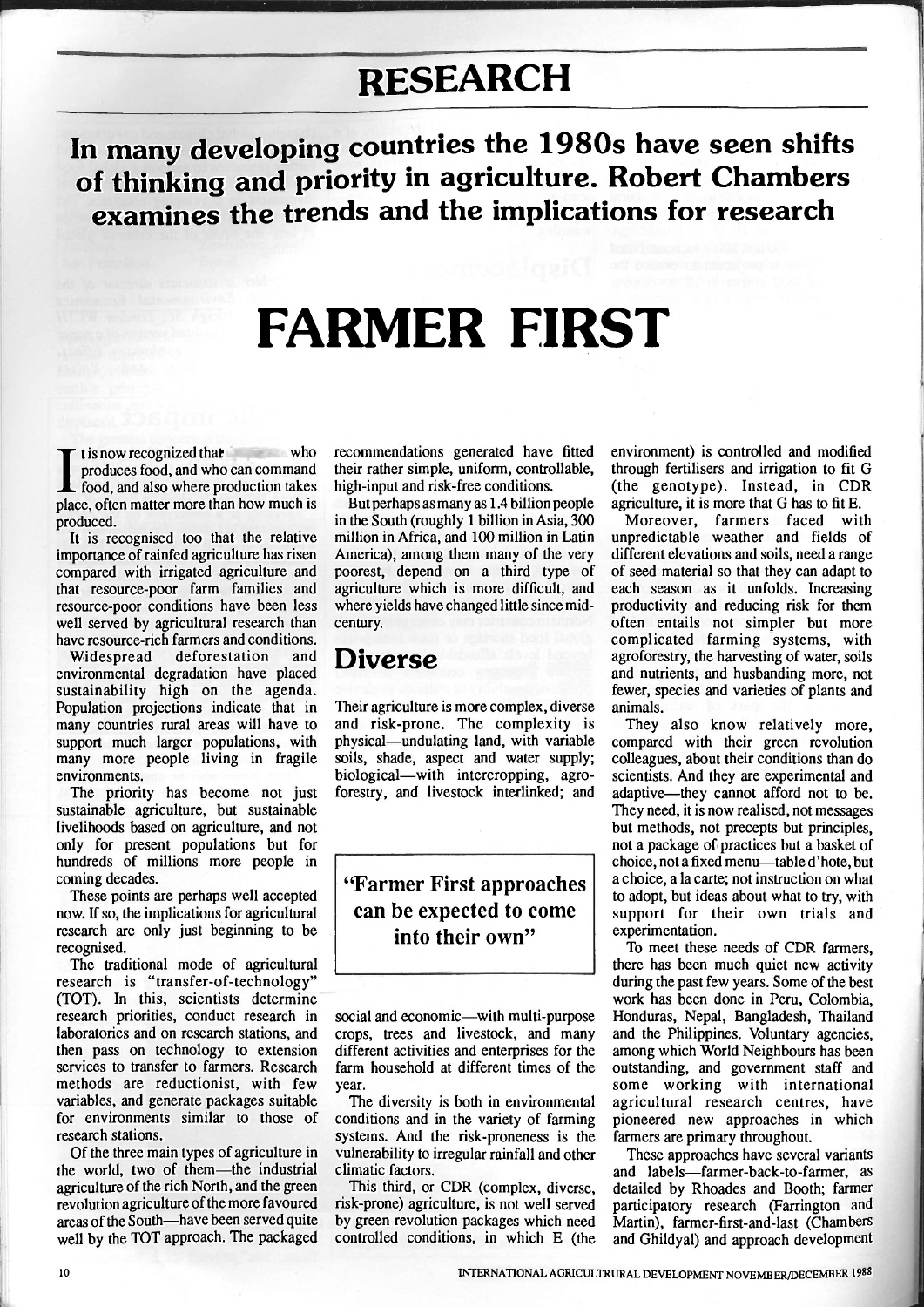#### (Scheuermeier.)

I shall use farmer first (FF) here to encompass all of these. The title does not matter. The essence is a family of approaches and methods which hang together as a new paradigm. This has been called "complementary" rather than "alternative", to emphasise that TOT will always be needed. But the difference of FF can be shown diagramatically, as in the box.

Farmer First approaches and methods are evolving fast. One sequence which recurs in farmer participatory activities is an iterative process of farmers' analysis, choice, and experiment (FACE) with advice and support from outsiders.

### **Analysis**

Analysis by farmers can be promoted and supported in many ways:

- sequences of farmers' group discussions;
- inspection and discussion visiting other farmers, research stations, or trial sites;
- innovator workshops, where farmer innovators meet and discuss their new practices;
- the use of key starter questions by outsiders such as "What would an ideal variety look like to you?", "Why do other farmers do things differently to you?", and the unhurried sequence "What was farming like when you were young, how has it changed, what problems have you faced, how have you tried to tackle them, and with what results?"
- visual aids to analysis, such as seasonal diagramming, aerial photographs and overlays, and systems diagramming on a board or on the ground.

With methods such as these, the role of the outsider is to encourage and support analysis by farmers themselves, providing where necessary the stimulus, the occasion and the incentive for meetings and discussions.

Analysis can lead straight to experimentation, but often it defines a range of choice farmers would like. It then leads to search for genetic material and for information: for species, varieties, treatments, cultural practices, or combinations of these.

**"Reverse"** 

Search then becomes a major activity for outsiders, reversing the normal roles of extension. The task becomes to find and present farmers with choices to fit the needs they have identified. Examples are:

containing several varieties of a crop, and/or several fertilisers, for farmers to test and choose from;

- planting a variety of material followed by farmers' "wait-and-see and pick-andchoose", practised especially with multipurpose trees;
- releasing small batches of advanced breeders' lines matched to the characteristics of farmers' landraces, for farmers to plant and evaluate;
- pre-screening of varietal materials by farmers, as with bush beans and cassava at CIAT.

With more to choose between, farmers have a wider repertoire, more cards in their hands for their game against nature, and can respond and adapt better to uncertain conditions.

Finally, farmers themselves experiment, and develop and adapt technology, evaluating results and sharing their experiences through farmer to farmer extension.

Approaches to these and similar lines are being developed in many parts of the world. A conference of "Farmers and Agricultural Research: Complementary Methods" held at the Institute of Development Studies, University of Sussex, Brighton, UK in July 1987 brought together about 50 biological and social scientists who were practitioners of these participatory methods. It was evident that in most institutions, those working in an FF mode were a fringe miniority.

But for the 1990s, as scientists come to grips with the challenges of CDR agriculture, FF approaches can be expected to come into their own. Those who are now marginal will have been the vanguard.

The need now is for many more professionals, in agricultural research, in extension, and in voluntary agencies, to develop these approaches and methods, to learn from their experience, and to communicate to others. Communication, though, is not enough. Farmer-first approaches need more than knowledge of what to do; they need empathy, and a basic respect for farmers, their knowledge and their competence. That empathy cannot be taken for granted.

My impression is that those who have so far made the running are exceptionally open, friendly and sympathetic people. The personality factor cannot be ignored. What works with one person may not work with another. FF demands a lot of its outsider practitioners, not least a capacity to listen and learn. FACE may not be a bad acronym, since the face-to-face relationship of outsider and farmer is crucial.

Gathering and systematising experience is also important. Much experience is lost because those who gain it either do not see its importance, or think it not fit to publish. But there are networks, institutions, and journals which print and disseminate FF experience. With astonishing bad judgement, the FAO has axed CERES, which was open to farmer-first ideas; and SPAN has now gone out of print. But this



• minikits (a well-established approach) "Why not try putting us first for a change?"